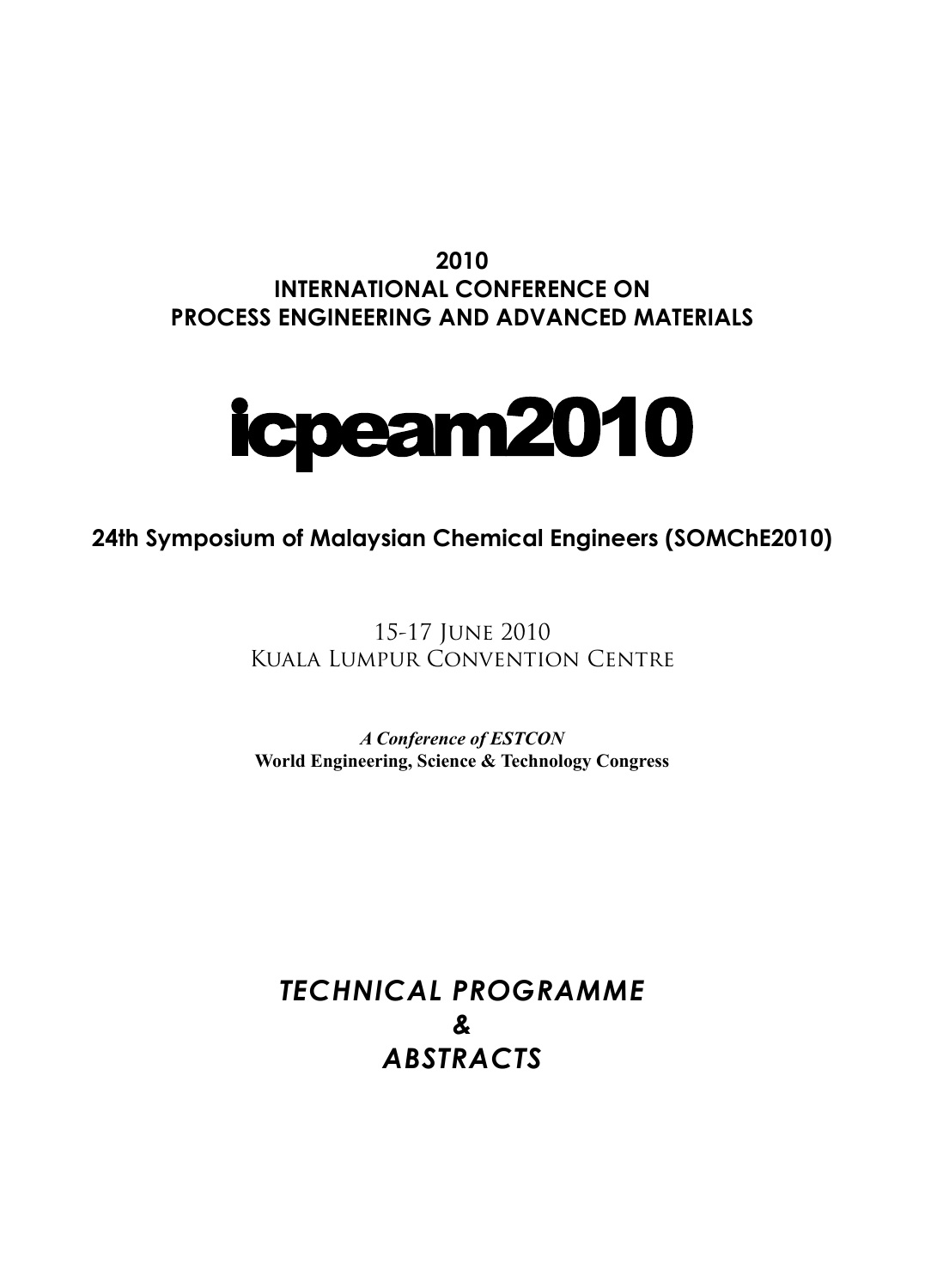## **2010 International Conference on Process Engineering and Advanced Materials (icpeam2010)**

### **Technical Programme & Abstracts**

© 2010,

 Universiti Teknologi PETRONAS Institute of Technology PETRONAS Sdn. Bhd.

## **Copyright and Reprint Permission:**

In compliance with the terms of the Copyright Act 1987 and the IP Policy of the university, the copyright of this publication has been reassigned by the author to the legal entity of the university, Institute of Technology PETRONAS Sdn. Bhd. Due acknowledgement shall always be made of the use of any material contained in, or derived from this publication. All materials are copyright of Universiti Teknologi PETRONAS. Reproduction in whole or in part is not permitted without the written permission from the University.